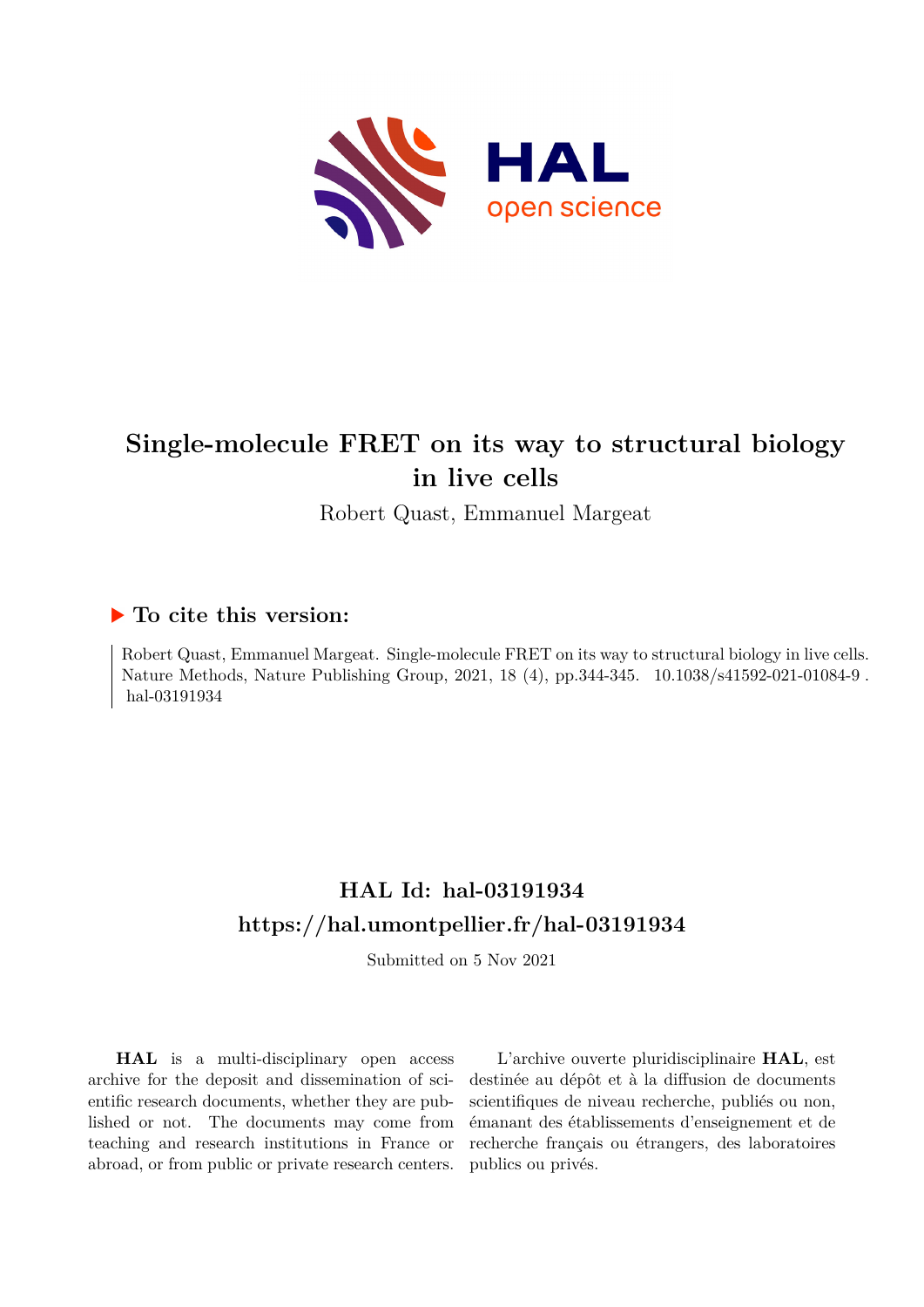## **Single molecule FRET on its way to structural biology in live cells**

Robert B. Quast and Emmanuel Margeat

*Centre de Biologie Structurale (CBS), CNRS, INSERM, Univ Montpellier, 34090 Montpellier, France*



**Figure : Toward distance and dynamic measurements in living cells using smFRET.** Asher et al.<sup>1</sup> achieved the observation of conformational changes during the activation of expressed metabotropic glutamate receptors in living cells. Their strategy involved controlled expression, efficient labeling with cell impermeant and photostable probes, and improved detection. Further implementation of strategies established for superresolution microscopy or *in vitro* smFRET will soon lead to quantitative protein structural dynamics measurements in the context of living cells.

One of great challenges at the frontier of molecular and cellular biology is to obtain quantitative structural and dynamic information on macromolecular complexes in the context of living cells. Single molecule Förster Resonance Energy Transfer (smFRET) theoretically offers these possibilities, as it allows accurate distance measurements, refines biomolecular structures, and quantifies molecular dynamics<sup>2</sup>. However, obtaining such quantitative measurements in living cells offers many technological hurdles.

In this issue, Asher et al.<sup>1</sup> combined several cutting-edge approaches to monitor the assembly and structural dynamics of several G-protein Coupled Receptors (GPCR) using smFRET in living cells.

So far, smFRET measurements in living cells have mainly relied on the introduction of extrinsically labeled and purified proteins, therefore maintaining the concentration of the protein of interest at a concentration low enough for single molecule observation and circumventing non-specific labeling<sup>3</sup>. The approach used by Asher et al. focuses on strongly limiting GPCR expression via a weak, engineered and controllable promoter regulating expression from a single gene stably integrated into the expression host genome. Moreover, very efficient and specific double labeling of the receptors was achieved using SNAP<sub>fast</sub>, a new generation of the well-established SNAP self-labeling tag with much faster labeling kinetics.

A second hurdle concerns the photostability of the fluorescent probes that is particularly crucial for smFRET measurements, where donor and acceptor fluorophores have to be "on" simultaneously. To limit the photo-destruction of the fluorophores *in vitro*, researchers usually rely on the use of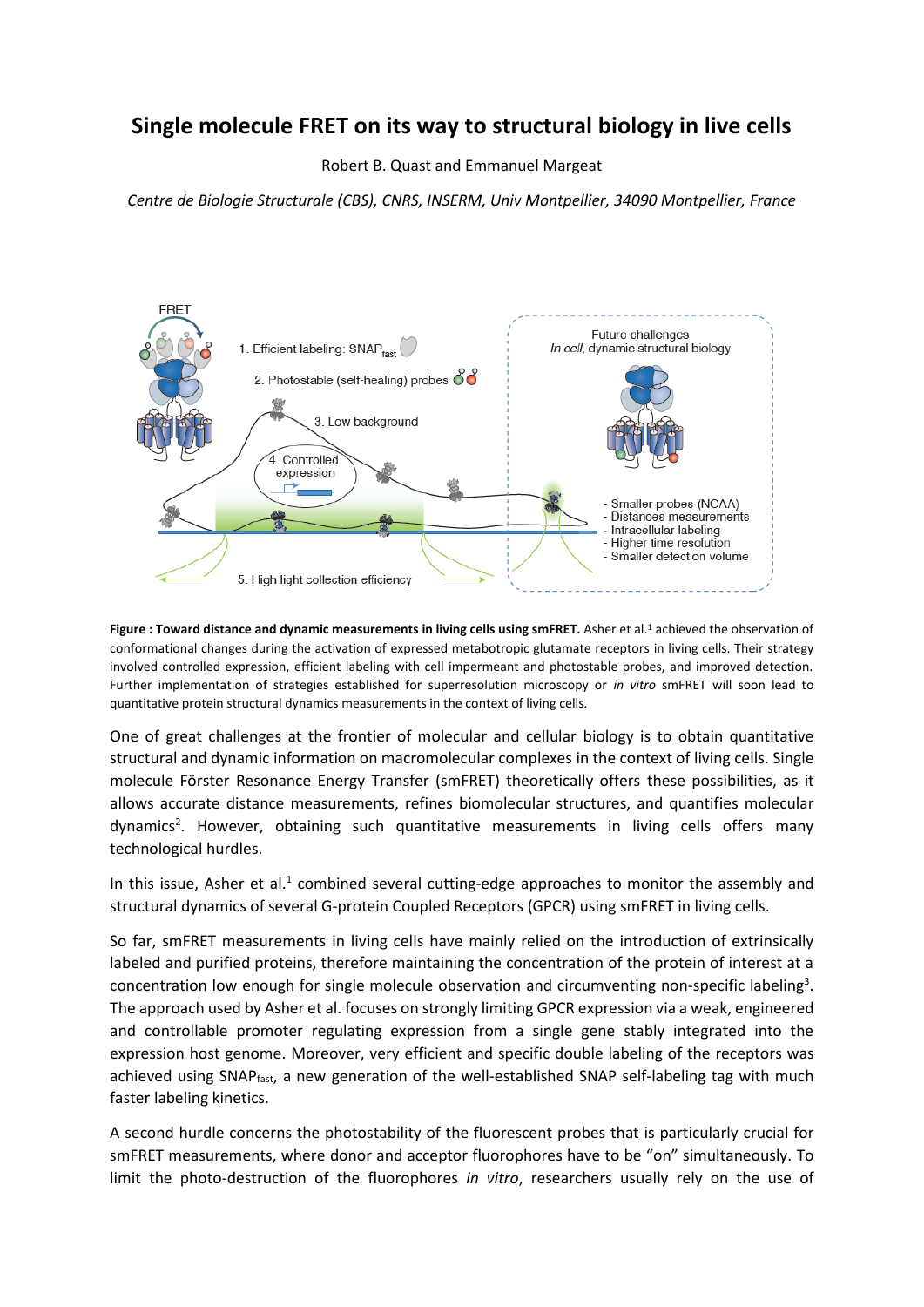oxidizing/reducing chemical reagents and removal of oxygen from the solution<sup>4</sup>. Such harsh conditions can evidently not be used in living cells without impact on their viability. Fortunately, several groups have recently described the synthesis of "self-healing" probes that show much better photostability in common biological buffer conditions compared to classical probes<sup>5</sup>. These probes, modified here to react covalently with the SNAP-tag<sup>1</sup>, turned out to be cell impermeant, which constitutes an advantage to increase the signal-to-background of the measurements on the cell surface. Indeed, they can be readily washed away and will not create a diffuse background within the cell.

Finally, the signal-to-background ratio for single molecule imaging was further improved by using total internal reflection microscopy (TIRF) with a very high numerical aperture objective lens (NA=1.7). TIRF illumination restricts the excitation of the fluorescent probes to a few hundreds of nanometers above the coverslip (*Figure*). Background fluorescence from the interior of the cell is therefore limited, and the diffusion of the receptors in-and-out of the illuminated basal membrane allows a steady flow of molecules to enter the observation area, ensuring proper statistics for the smFRET measurements. Here, the signal-to-background was further enhanced by taking advantage of the very high photon collection efficiency of the 1.7 NA objective lens. The drawback is that it requires the use of specialized and expensive coverslips and immersion oil, as compared to classical (1.45-1.49 NA) lenses used for TIRF microscopy.

Each of the optimization steps described above constitute incremental improvements. But their combination led to a new landmark in the field of smFRET in living cells, leading to the first observation of the structural dynamics of a membrane protein (the metabotropic glutamate receptor 2 (mGluR2))<sup>1</sup>. Nevertheless, obtaining live-cell quantitative structural information at the atomic level and at the timescale relevant for protein domain movements will require further improvements, as shown in the figure. This goal has been achieved for smFRET *in vitro*, combining innovations that are now mature for live-cell applications in the fields of protein engineering, illumination and detection technologies, and data analysis<sup>2,6</sup>.

First, precise distance measurements require the use of smaller tags. Most of the self-labeling tags including the SNAP-tag suffer from their large size (a few nm), similar to that of fluorescent proteins, which also display poor photophysical properties for smFRET. A promising approach relies on genetic code expansion using uniquely reactive non-canonical amino acids. Proteins can be site-specifically equipped with FRET pairs through fast and bioorthogonal chemistries<sup>7</sup>. In combination with fluorogenic dyes that experience a "turn-on" only upon reaction, background can be minimized as has already been shown in superresolution microscopy studies<sup>8</sup>, now opening up the way for efficient labeling within the cellular context.

Second, the proper time-resolution has to be reached. TIRF illumination combined with camera-based detection typically has a >20ms time resolution, which is too slow to monitor most protein domain conformational changes. smFRET observation in confocal geometry greatly improves the accessible time resolution down to the micro- or even nano-seconds. It offers access to the excited state lifetime of the fluorophores, and allows application of data analysis algorithms based on photon statistics that report and quantify fast protein motions<sup>2</sup>. Moreover, the confocal geometry is well suited for the observation of molecules at the apical membrane or even within the interior of the cells, and its throughput can be improved using matricial photodetector arrays<sup>2</sup>.

Third, distance measurements between complexes of low affinity remain challenging. If the donor and acceptor are on two different biomolecules(*inter*-molecular FRET), the high dilution required for single molecule observation might lead to a dissociation of the complex. Here, the solutions may be related to those implemented in super-resolution optical microscopies. Reducing the observation volume is